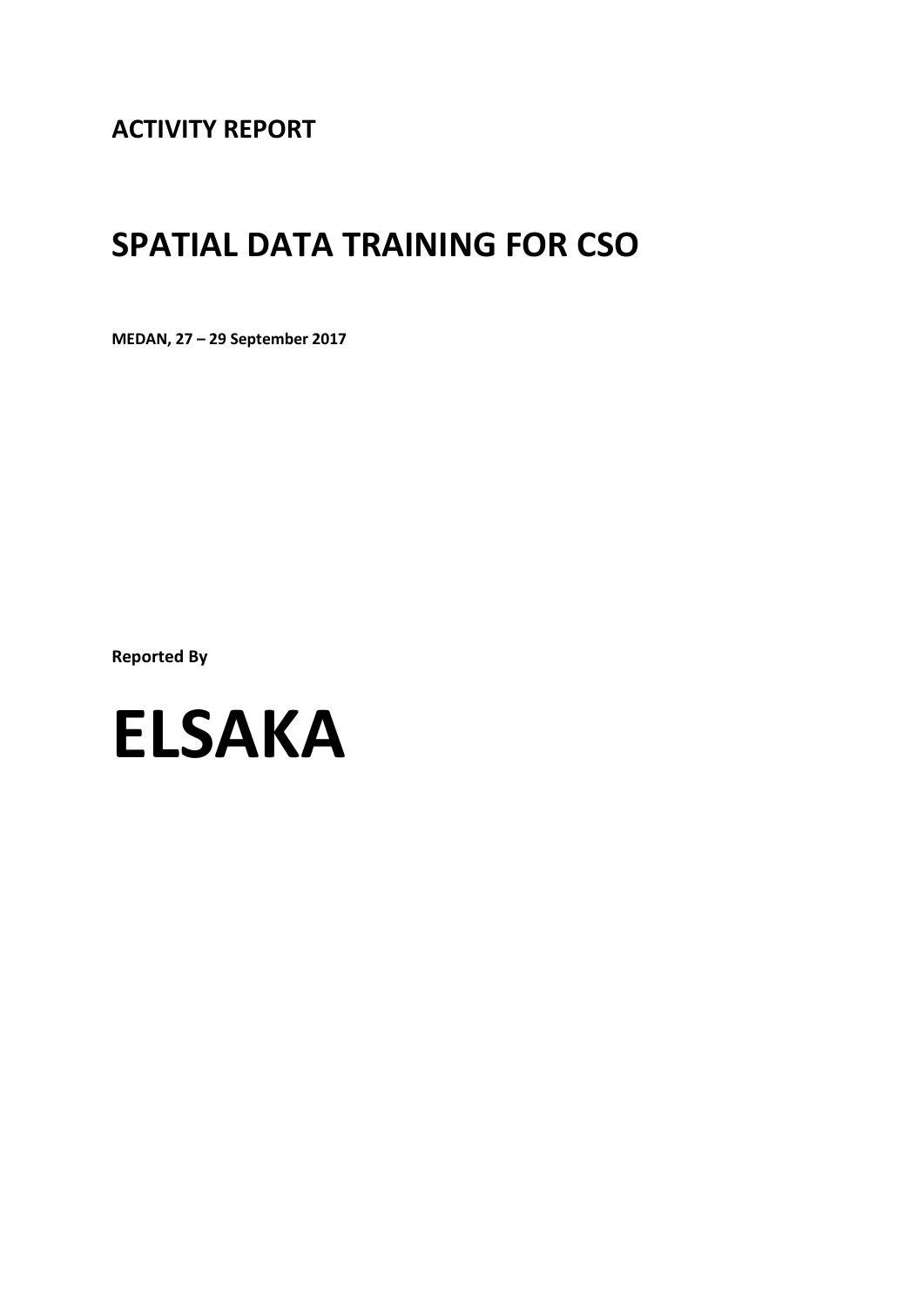### **A. Introduction**

Sustainable forest management is forest management by using the principles of sustainable development based justice principles. Forest management certainly has broad economic, social and environmental objectives. Managing forests should caring to preserve existing biodiversity, productivity, vitality and forest potential for current and future needs, and not cause other ecosystem damage.

Social Forestry program aims to improve the welfare of the community through the pattern of empowerment and guided by sustainability aspects. Social Forestry Program will give opportunities for communities around the forest to propose forest management rights to the government. After approved by government, communities can cultivate and benefit from forests in eco-friendly ways.

The Social Forestry Program is implemented through the allocation of state-controlled forest resources to local communities as stipulated in the Minister of Environment and Forestry Regulation No. 83 Year 2016 about Social Forestry. So far, the people who live around the forest area, physically and actually have done the management of forest area, which is used as a farm or rice field. However, administratively they certainly do not have management permission. Publication of P.83 / MENLHK / 2016 on Social Forestry is a hope for the communities for certainty over their management rights. To make the application for the management permit, the community should make a proposal to the government where the area to be managed is equipped with a proposal map.

To make the map, the community certainly does not have the ability to specify the coordinates of the proposed areas. Therefore, a participatory mapping facilitator is required to assist communities in the forest area to map proposed management areas to the government. To complement the mapping facilitator, ELSAKA conducts Spatial Data training to assisted CSO nodes to communities living in the forest area. This facilitator will help the community and ELSAKA to prepare spatial data infrastructure in order to apply for forest management permit to the government.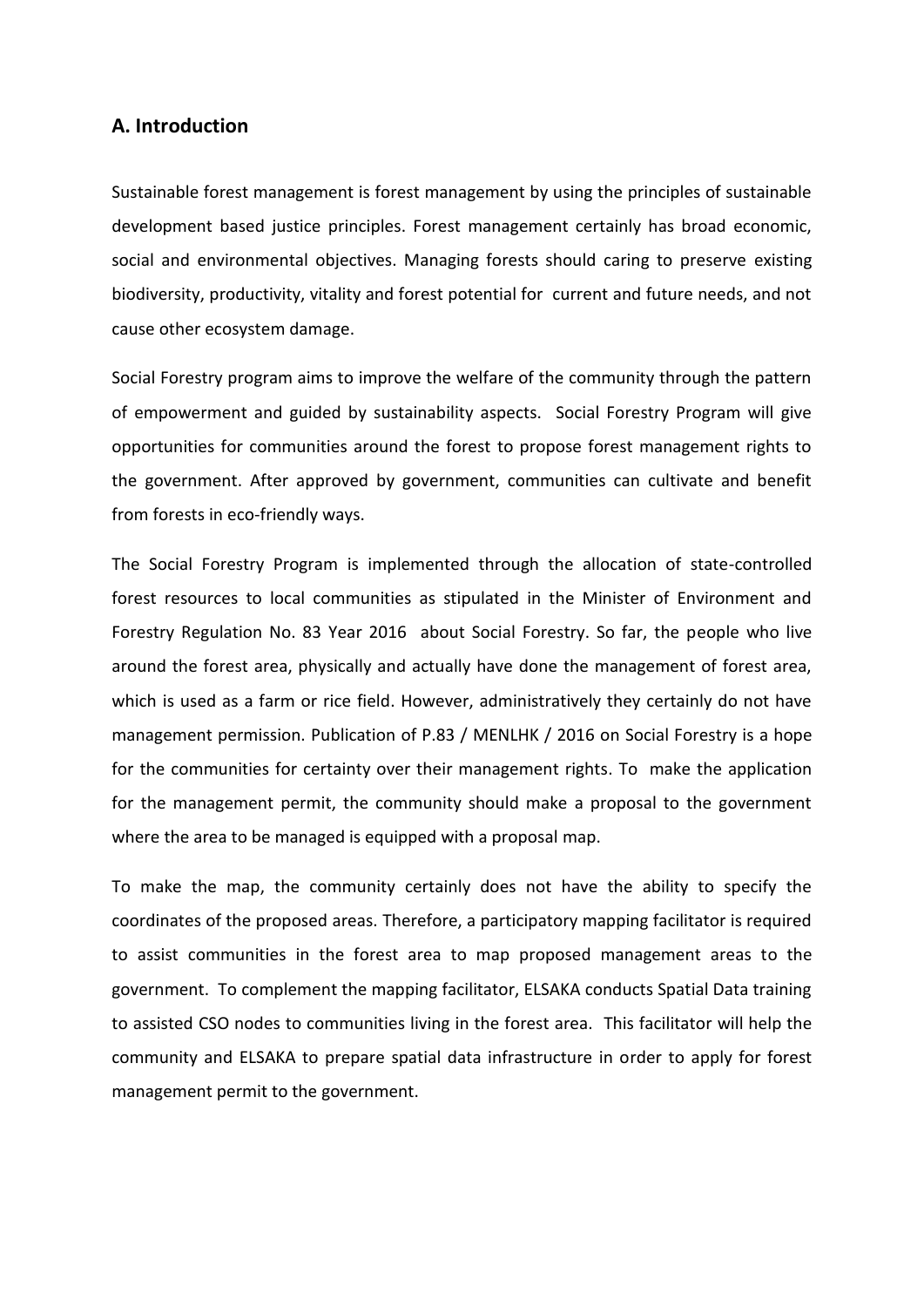### **B. Name, Purpose and Location of Activity**

Name of this activity is Spatial Data Training at the CSO (Data Spatial Training for CSO). As for the purpose of the activity is :

- 1. Identify and assess skill improvement needs for CSO networks working at the site level.
- 2. Preparing 25 Participatory Mapping Facilitators from CSO network of ELSAKA through Spatial Data Creation Training activities.

This training was held at Mess GKPS Jalan Ngumban Surbakti No. 43, Kelurahan Sempakata, Medan Selayang District, Medan City, North Sumatera Province. The training was held for 3 (three) days starting from 27 September 2017, 28 September 2009 and 29 September 2017. Number of participant come from 7 CSO's namely, GEMMA Foundation, PALAPA Indonesia, FPK Taput, HaRI Institute, Pematangsiantar CDF and, Delleng Siberteng Pakpak Bharat Community and SHI Sumut.

| No.            | <b>Organization Name</b>      | Region                        | Number of      |  |
|----------------|-------------------------------|-------------------------------|----------------|--|
|                |                               |                               | participant(s) |  |
| 1              | Kelompok<br>Delleng<br>Pokmas | Kabupaten Pakpak Bharat       | 6              |  |
|                | Siberteng                     |                               |                |  |
| $\overline{2}$ | <b>CDF</b>                    | Kabupaten Simalungun          |                |  |
| 3              | <b>GEMMA</b>                  | Kabupaten Langkat             | 2              |  |
| 4              | <b>PALAPA</b>                 | Kabupaten Karo                | $\overline{2}$ |  |
| 5              | HaRI Institue                 | Kabupaten Deli Serdang        | 2              |  |
| 6              | Forum Petani Kreatif          | Kabupaten Tapanuli Utara      | 2              |  |
| 7              | <b>SHI Sumut</b>              | Kota Medan dan Kabupaten Deli | 9              |  |
|                |                               | Serdang                       |                |  |
| <b>Total</b>   |                               |                               | 25             |  |

Name of facilitators which involved on this mapping training :

- 1. Achmad Rozani (National Executive of WALHI)
- 2. Faisal Rizal (Simpul Layanan Pemetaan Partisipatif SLPP Sumut)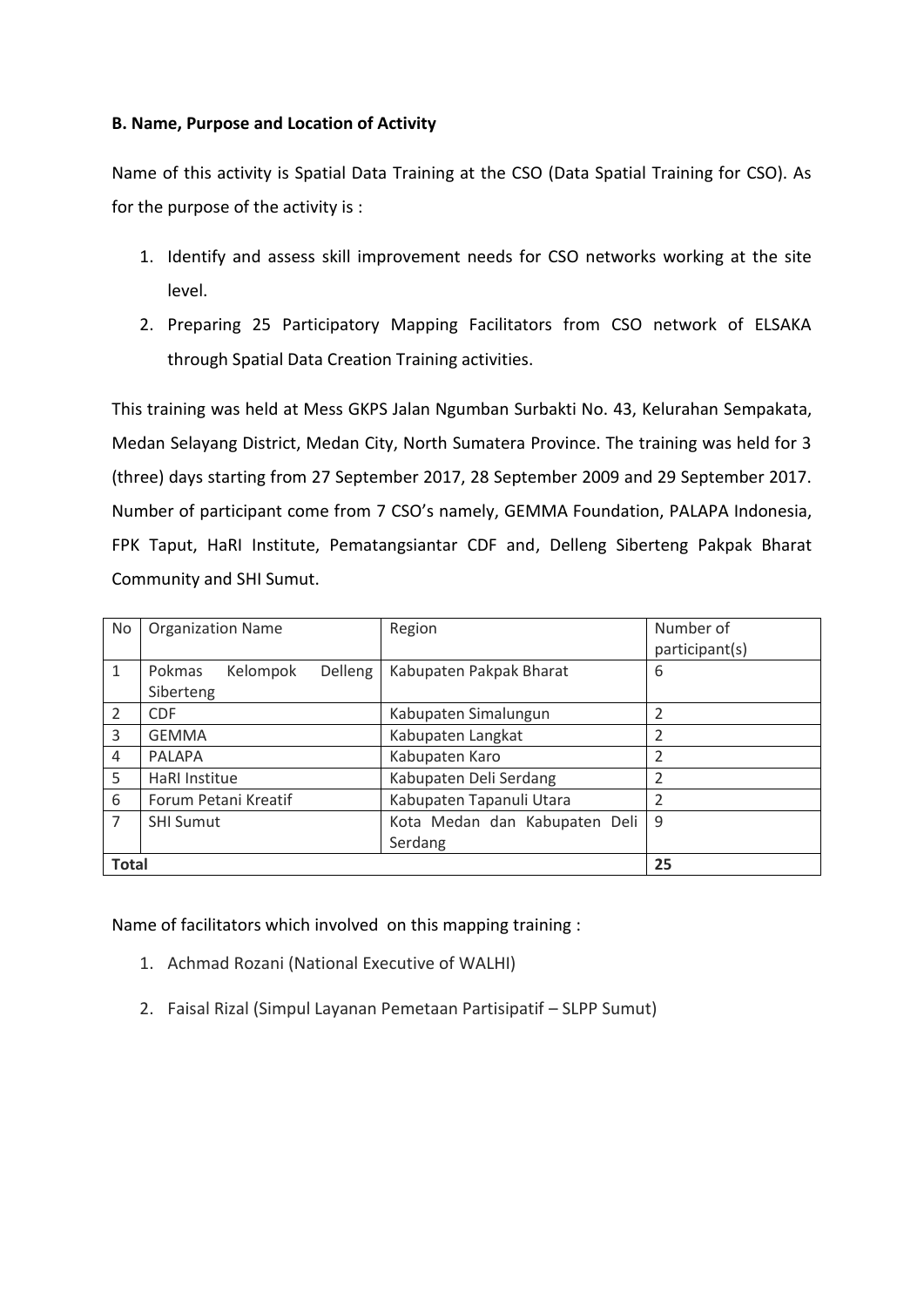## **C. Training Activity**

| 1 <sup>st</sup><br>Day - |   | <b>Opening Ceremony &amp; Discussion Briefing</b>                                                                                                                                                                                                                                                                                                                                                                                                                                                                                                                                                                                                                                                                                                                                                                                                                                                                                                                                                                                                                                                                                                                                                                                                                                                                                                                                                                                                                                                                                                                                                                                                                                                                                                                                                                                                                              |
|--------------------------|---|--------------------------------------------------------------------------------------------------------------------------------------------------------------------------------------------------------------------------------------------------------------------------------------------------------------------------------------------------------------------------------------------------------------------------------------------------------------------------------------------------------------------------------------------------------------------------------------------------------------------------------------------------------------------------------------------------------------------------------------------------------------------------------------------------------------------------------------------------------------------------------------------------------------------------------------------------------------------------------------------------------------------------------------------------------------------------------------------------------------------------------------------------------------------------------------------------------------------------------------------------------------------------------------------------------------------------------------------------------------------------------------------------------------------------------------------------------------------------------------------------------------------------------------------------------------------------------------------------------------------------------------------------------------------------------------------------------------------------------------------------------------------------------------------------------------------------------------------------------------------------------|
| September                |   |                                                                                                                                                                                                                                                                                                                                                                                                                                                                                                                                                                                                                                                                                                                                                                                                                                                                                                                                                                                                                                                                                                                                                                                                                                                                                                                                                                                                                                                                                                                                                                                                                                                                                                                                                                                                                                                                                |
| 27, 2017                 |   | The training was started and opened by the Executive Director of<br>ELSAKA, Bekmi Darusman Silalahi and briefly explained the purpose<br>and objective of holding the training training and inviting institutions<br>that are currently initiating social forestry in their respective regions.<br>The purpose of this training itself is to be able to train the ability of the<br>mapping process by using GPS to determine the point coordinates,<br>processing data on the computer up to the map independently. The<br>next session invited speaker, Lamtagon Manalu, Director of PDAM<br>Mual Na Tio Tapanuli Utara Regency to explain the importance of<br>Social Forestry as the entrance of society to the communities's<br>management area. Lamtagon said that the community through this<br>social forestry government program has become more flexible in<br>managing forests as economic support. Forest management already<br>proposed by the community should also be more productive and<br>sustainable. The next speaker was Ratna Hendrajatmoko as Head of<br>the Center for Social Forestry and Environmental Partnership (BPSKL)<br>of Sumatra Region. On the occasion, the speaker explained the<br>background of the emergence of social forestry to the participants and<br>what forest categories can be proposed by the community. The<br>speaker also presented a location in North Sumatra that has a Social<br>Forestry Indicative Map (PIAPS) which forms the basis of the<br>community whether the proposed area is included in the social<br>forestry scheme or not. The speaker also explains the proposed flow<br>of the community from the organizing phase, the designation of the<br>proposed territory, the creation of a proposed map of the region to<br>the collection of community group documents as administrative<br>requirements. |
|                          | ш | <b>Training Session ( Participatory Mapping Introduction)</b>                                                                                                                                                                                                                                                                                                                                                                                                                                                                                                                                                                                                                                                                                                                                                                                                                                                                                                                                                                                                                                                                                                                                                                                                                                                                                                                                                                                                                                                                                                                                                                                                                                                                                                                                                                                                                  |
|                          |   | Participatory Mapping or Community Mapping is essentially a process<br>of making a map that actively involves community members / village<br>people and outsiders from mapping planning to using map results.<br>Important thing that why participatory mapping was very important:<br>The community / community has a claim to its living space and<br>livelihood resources                                                                                                                                                                                                                                                                                                                                                                                                                                                                                                                                                                                                                                                                                                                                                                                                                                                                                                                                                                                                                                                                                                                                                                                                                                                                                                                                                                                                                                                                                                   |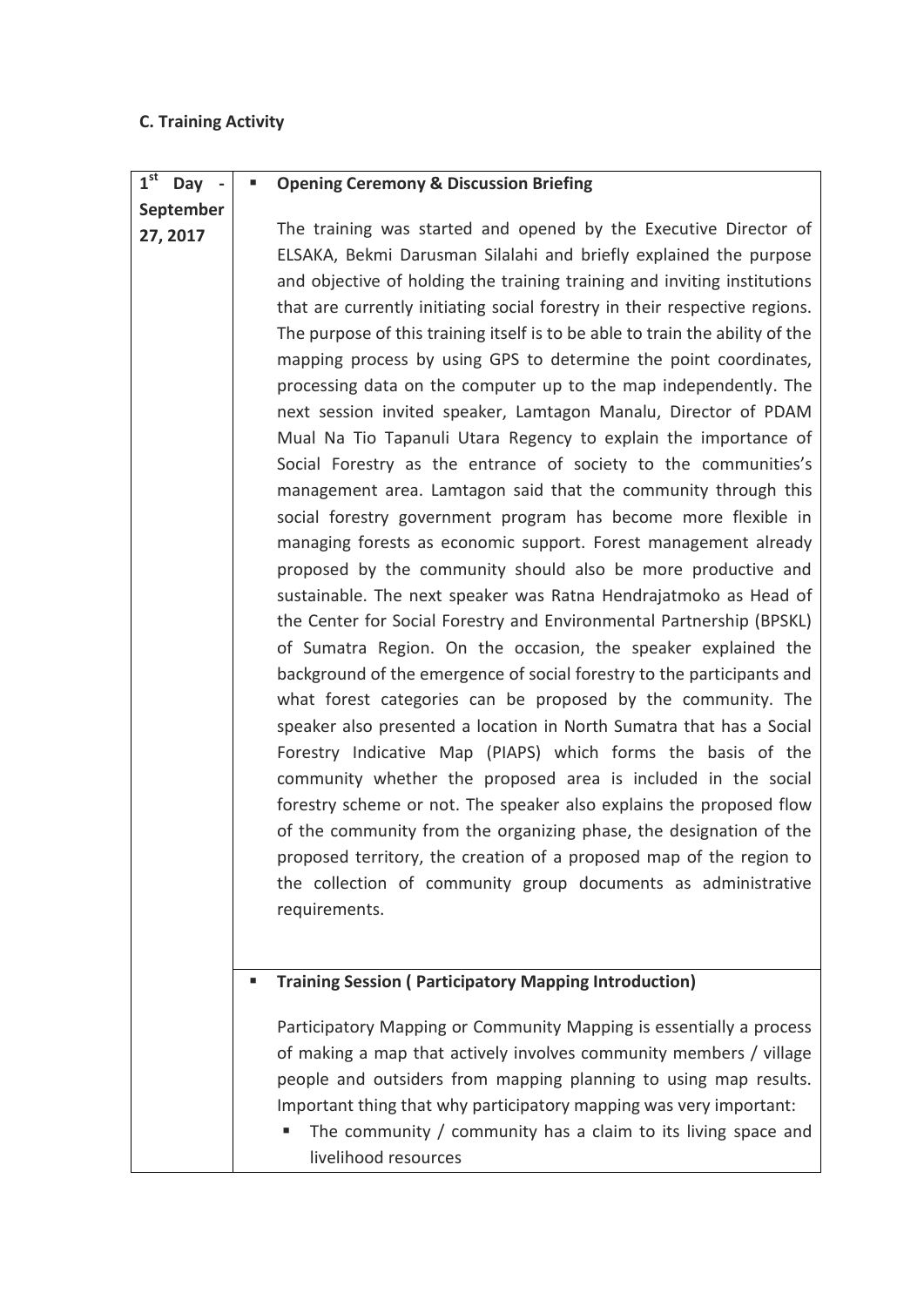|                         | There is unclear boundary and overlapping of land<br>٠                                                                                                                                                                                                                                                                                                                                                                                                                                                                                                                                                                                                                                                                                                                                                                                                                                                                                                                                                                                                                                                                                                                                                                                                                                                                                                                                                                                                                                                                                                      |  |  |  |  |  |  |  |
|-------------------------|-------------------------------------------------------------------------------------------------------------------------------------------------------------------------------------------------------------------------------------------------------------------------------------------------------------------------------------------------------------------------------------------------------------------------------------------------------------------------------------------------------------------------------------------------------------------------------------------------------------------------------------------------------------------------------------------------------------------------------------------------------------------------------------------------------------------------------------------------------------------------------------------------------------------------------------------------------------------------------------------------------------------------------------------------------------------------------------------------------------------------------------------------------------------------------------------------------------------------------------------------------------------------------------------------------------------------------------------------------------------------------------------------------------------------------------------------------------------------------------------------------------------------------------------------------------|--|--|--|--|--|--|--|
|                         | Weak participation and involvement of community in spatial                                                                                                                                                                                                                                                                                                                                                                                                                                                                                                                                                                                                                                                                                                                                                                                                                                                                                                                                                                                                                                                                                                                                                                                                                                                                                                                                                                                                                                                                                                  |  |  |  |  |  |  |  |
|                         | planning                                                                                                                                                                                                                                                                                                                                                                                                                                                                                                                                                                                                                                                                                                                                                                                                                                                                                                                                                                                                                                                                                                                                                                                                                                                                                                                                                                                                                                                                                                                                                    |  |  |  |  |  |  |  |
|                         | Number of spatial conflict both vertical and horizontal<br>Е                                                                                                                                                                                                                                                                                                                                                                                                                                                                                                                                                                                                                                                                                                                                                                                                                                                                                                                                                                                                                                                                                                                                                                                                                                                                                                                                                                                                                                                                                                |  |  |  |  |  |  |  |
|                         | The absence of community involvement in the planning and<br>ш                                                                                                                                                                                                                                                                                                                                                                                                                                                                                                                                                                                                                                                                                                                                                                                                                                                                                                                                                                                                                                                                                                                                                                                                                                                                                                                                                                                                                                                                                               |  |  |  |  |  |  |  |
|                         | spatial planning                                                                                                                                                                                                                                                                                                                                                                                                                                                                                                                                                                                                                                                                                                                                                                                                                                                                                                                                                                                                                                                                                                                                                                                                                                                                                                                                                                                                                                                                                                                                            |  |  |  |  |  |  |  |
|                         | <b>Map and Mapping History</b>                                                                                                                                                                                                                                                                                                                                                                                                                                                                                                                                                                                                                                                                                                                                                                                                                                                                                                                                                                                                                                                                                                                                                                                                                                                                                                                                                                                                                                                                                                                              |  |  |  |  |  |  |  |
|                         | Mapping (Cartography) is a science and art of maps making. First, the<br>map was made by the Babylonians in the form of tablet-shaped<br>tablets of clay about 2300 BC. The invention of the mapmaker's<br>printing equipment was increasingly available in the 15th century. The<br>map was originally printed using a carved wooden board in the form<br>of a map. Printing by using carved copper plates appeared in the 16th<br>century and remains the standard of map-making until photographic<br>techniques are developed. Major advances progress in mapmaking<br>were noticed throughout the exploration periods of the 15th and 16th<br>centuries. Mapmakers got answers from the Navigation Chart that<br>provided coastlines, islands, rivers, harbors and sailing symbols.<br>Includes lines of compass and other navigation alloys. Modern<br>Mapping is based on a combination of Remote Sensing and Ground<br>Observation. Geographic Information Systems (GIS) emerged in the<br>1970s-80s period. GIS shifts the map making paradigm. Traditional<br>mapping (in the form of paper) to the mapping that displays images<br>and databases simultaneously using geographic information. In GIS,<br>database, analysis and display are physically and conceptually<br>separated by handling of geographic data. Geographic Information<br>Systems include computer hardware, software, digital data, Users,<br>work systems, and data collection agencies, storing, analyzing and<br>displaying georeferencing information about the earth. |  |  |  |  |  |  |  |
| 2 <sup>nd</sup><br>Day, | <b>Introduction of Mapping Tools</b><br>п                                                                                                                                                                                                                                                                                                                                                                                                                                                                                                                                                                                                                                                                                                                                                                                                                                                                                                                                                                                                                                                                                                                                                                                                                                                                                                                                                                                                                                                                                                                   |  |  |  |  |  |  |  |
| September               |                                                                                                                                                                                                                                                                                                                                                                                                                                                                                                                                                                                                                                                                                                                                                                                                                                                                                                                                                                                                                                                                                                                                                                                                                                                                                                                                                                                                                                                                                                                                                             |  |  |  |  |  |  |  |
| 28, 2017                | The values, principles and basic concepts of Participatory                                                                                                                                                                                                                                                                                                                                                                                                                                                                                                                                                                                                                                                                                                                                                                                                                                                                                                                                                                                                                                                                                                                                                                                                                                                                                                                                                                                                                                                                                                  |  |  |  |  |  |  |  |
|                         | Mapping:                                                                                                                                                                                                                                                                                                                                                                                                                                                                                                                                                                                                                                                                                                                                                                                                                                                                                                                                                                                                                                                                                                                                                                                                                                                                                                                                                                                                                                                                                                                                                    |  |  |  |  |  |  |  |
|                         |                                                                                                                                                                                                                                                                                                                                                                                                                                                                                                                                                                                                                                                                                                                                                                                                                                                                                                                                                                                                                                                                                                                                                                                                                                                                                                                                                                                                                                                                                                                                                             |  |  |  |  |  |  |  |
|                         | The map should inform what is in the knowledge of the<br>a.                                                                                                                                                                                                                                                                                                                                                                                                                                                                                                                                                                                                                                                                                                                                                                                                                                                                                                                                                                                                                                                                                                                                                                                                                                                                                                                                                                                                                                                                                                 |  |  |  |  |  |  |  |
|                         | community.                                                                                                                                                                                                                                                                                                                                                                                                                                                                                                                                                                                                                                                                                                                                                                                                                                                                                                                                                                                                                                                                                                                                                                                                                                                                                                                                                                                                                                                                                                                                                  |  |  |  |  |  |  |  |
|                         | b. Today many maps eliminate important places before                                                                                                                                                                                                                                                                                                                                                                                                                                                                                                                                                                                                                                                                                                                                                                                                                                                                                                                                                                                                                                                                                                                                                                                                                                                                                                                                                                                                                                                                                                        |  |  |  |  |  |  |  |
|                         | topographic maps are created                                                                                                                                                                                                                                                                                                                                                                                                                                                                                                                                                                                                                                                                                                                                                                                                                                                                                                                                                                                                                                                                                                                                                                                                                                                                                                                                                                                                                                                                                                                                |  |  |  |  |  |  |  |
|                         | c. Government maps are created within the kecamatan-                                                                                                                                                                                                                                                                                                                                                                                                                                                                                                                                                                                                                                                                                                                                                                                                                                                                                                                                                                                                                                                                                                                                                                                                                                                                                                                                                                                                                                                                                                        |  |  |  |  |  |  |  |
|                         | based administrative framework. Then can negate                                                                                                                                                                                                                                                                                                                                                                                                                                                                                                                                                                                                                                                                                                                                                                                                                                                                                                                                                                                                                                                                                                                                                                                                                                                                                                                                                                                                                                                                                                             |  |  |  |  |  |  |  |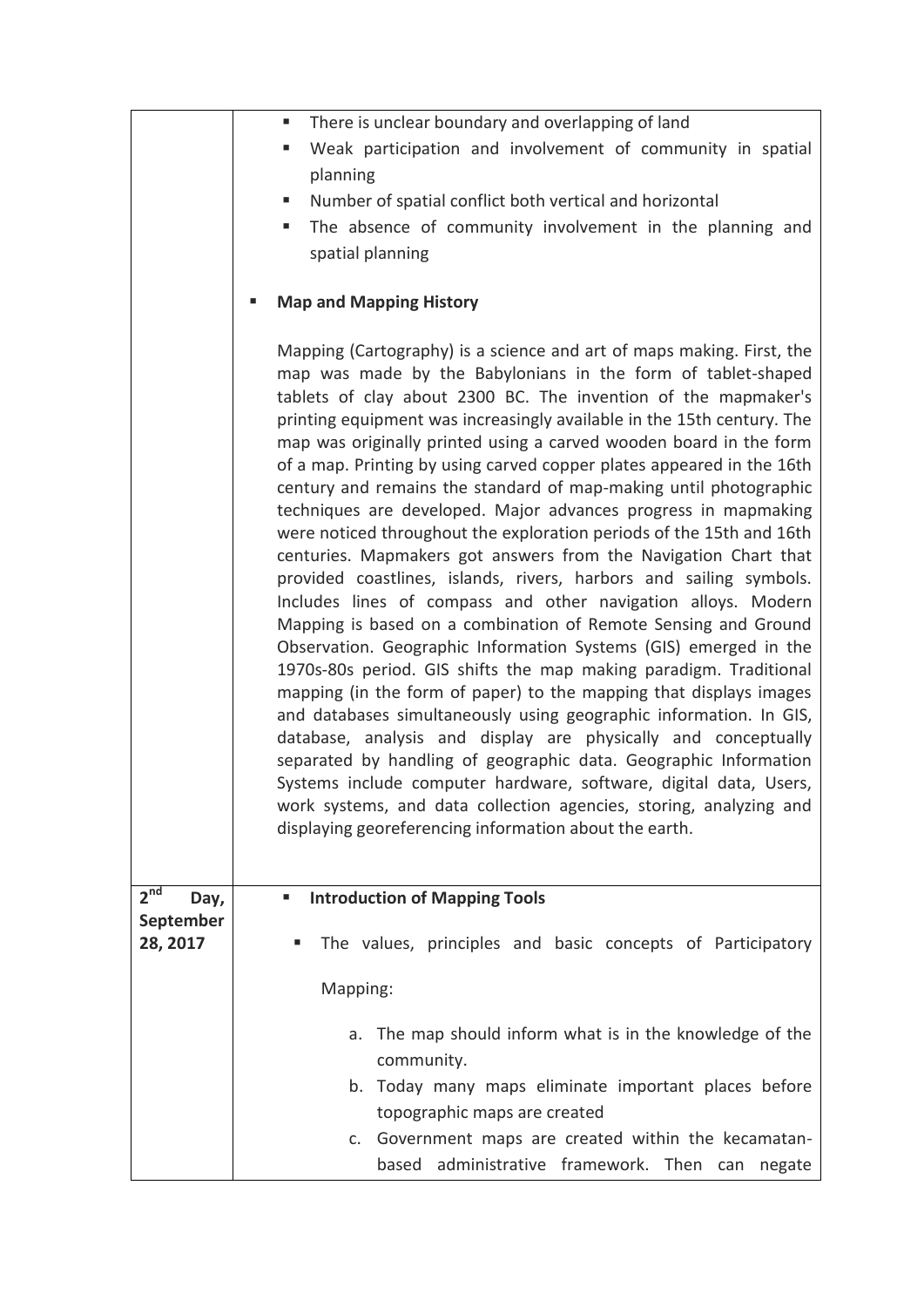|    | aspects of the values and culture of the community,          |
|----|--------------------------------------------------------------|
|    | especially the village or custom territory.                  |
|    | d. Maps which made by consultants, especially in relation    |
|    | to spatial planning, the map does not see the                |
|    | development of society, space seen as inanimate, very        |
|    | minimal concept of adat, concept of space according to       |
|    | society.                                                     |
|    | e. Map should not just look at inanimate objects; the map is |
|    | a form of various forms.                                     |
| f. | Map ideally mention road etc, can be made in the form        |
|    | of tabulation and narration.                                 |
|    |                                                              |
|    | Why Participatory?                                           |
|    | The concept of participatory mapping is structured within    |
|    | the framework of building maps by from and for the           |
|    | community.                                                   |
|    | Maps can be a learning media                                 |
| ш  | As a process of joint learning and knowledge transfer        |
|    | Community must have full information on its territory        |
|    |                                                              |
|    | <b>Basic Concept of Participatory Mapping</b>                |
| ш  | Involving "The Whole Community". At least people are         |
|    | given the opportunity to all communities to get              |
|    | preliminary approval.                                        |
|    | The community should define the topic and type of            |
|    | maps, including the goals of the community, to               |
|    | determine their own processes and stages, including the      |
|    | scheduling of activities.                                    |
| ш  | Mapping is done based on of community consent                |
|    | (collective agreement)                                       |
|    |                                                              |
|    | Participatory Mapping Principle                              |
|    |                                                              |
|    | Voluntarry                                                   |
|    | Easy and cheap                                               |
|    | Based on custom area                                         |
| ш  | integrated with the settlement                               |
|    | Protecting the rights of local communities                   |
|    | Map as a tool to fight for people's rights                   |
|    |                                                              |
|    |                                                              |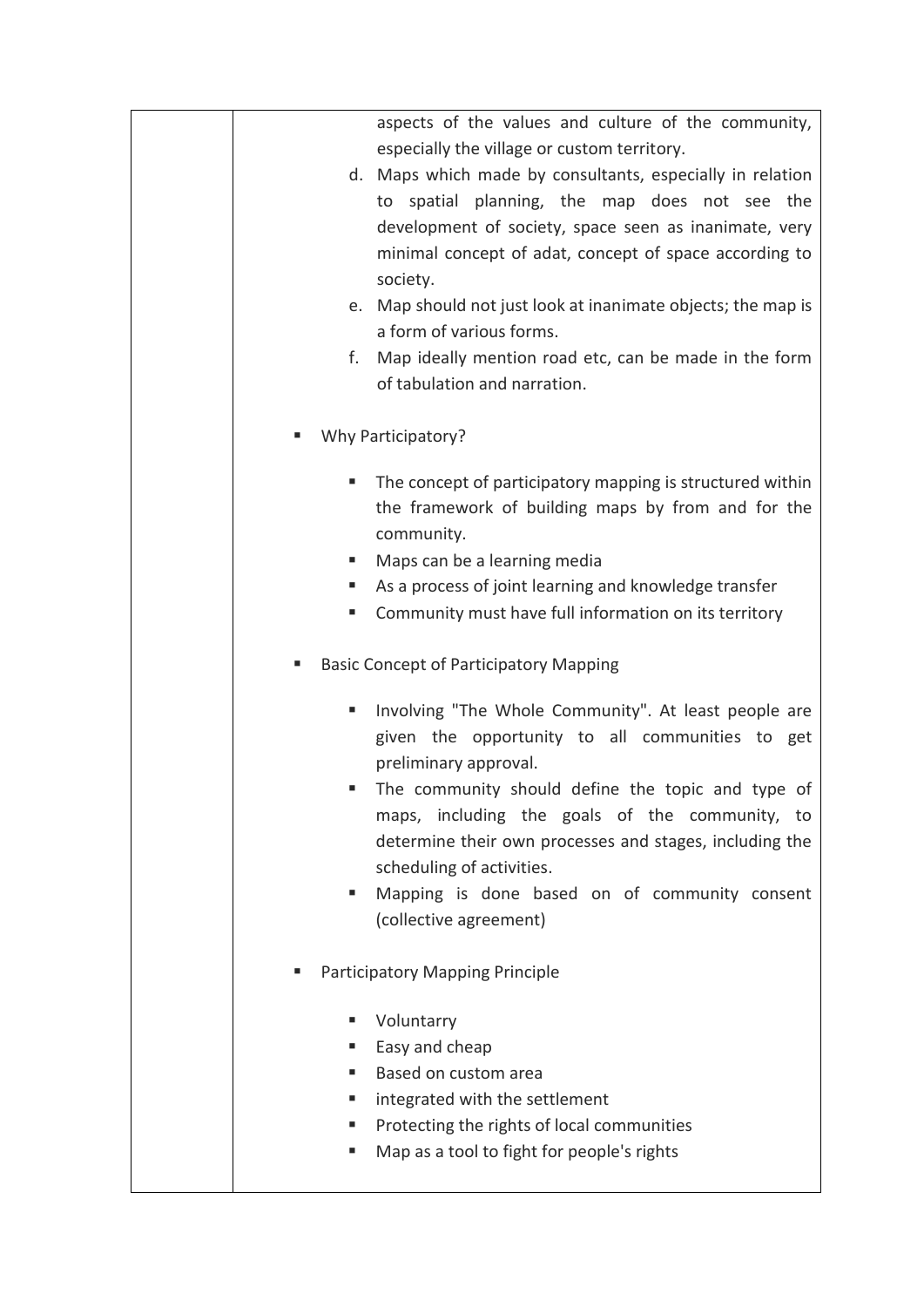| <b>Use GPS and Import GPS Data</b><br>٠                                                                                                                                                                                                                                                                                                                                                                                      |
|------------------------------------------------------------------------------------------------------------------------------------------------------------------------------------------------------------------------------------------------------------------------------------------------------------------------------------------------------------------------------------------------------------------------------|
| Pengertian GPS                                                                                                                                                                                                                                                                                                                                                                                                               |
| The Global Positioning System (GPS) is a satellite-based<br>navigation or positioning system. This system is designed<br>to provide information about the position continuously<br>throughout the world regardless of time and weather.<br>Participants are given using GPS directly by the facilitator<br>and directed how to turn on, determine the coordinate<br>point and form a coordinate pattern to be used as a map. |
| <b>Benefits of GPS</b>                                                                                                                                                                                                                                                                                                                                                                                                       |
| Untuk keperluan Sistem Informasi Geografis, GPS sering<br>juga diikutsertakan dalam pembuatan peta, seperti<br>mengukur jarak perbatasan, ataupun sebagai referensi<br>pengukuran.<br>GPS is as a vehicle tracker, with the help of GPS vehicle<br>ш<br>owners / fleet managers can know any where the vehicle<br>/ moving assets are currently.                                                                             |
| GPS with high accuracy can be used to monitor the<br>ш<br>movement of the land. Monitoring of land movement is<br>useful to estimate the occurrence of earthquakes, either<br>volcanic or tectonic movements.                                                                                                                                                                                                                |
| <b>QGIS Software Introduction</b>                                                                                                                                                                                                                                                                                                                                                                                            |
| Quantum GIS is an open source and free GIS software for<br>geospatial data processing purposes. Quantum GIS is a<br>multiplatform SIG software. Quantum GIS can be used<br>for GIS data input and geospatial data processing as an<br>alternative choice of commercial GIS software such as<br>ArcView, ArcGIS or MapInfo Professional.                                                                                      |
| <b>Field Mapping</b>                                                                                                                                                                                                                                                                                                                                                                                                         |
| The participants doing mapping using GPS directly to the<br>field. Participants are divided into 4 groups and spread<br>around the training location. After mapping, participants<br>import data from GPS to computer to be processed in<br>QGIS software. Data from GPS will be used as a sample<br>map.                                                                                                                    |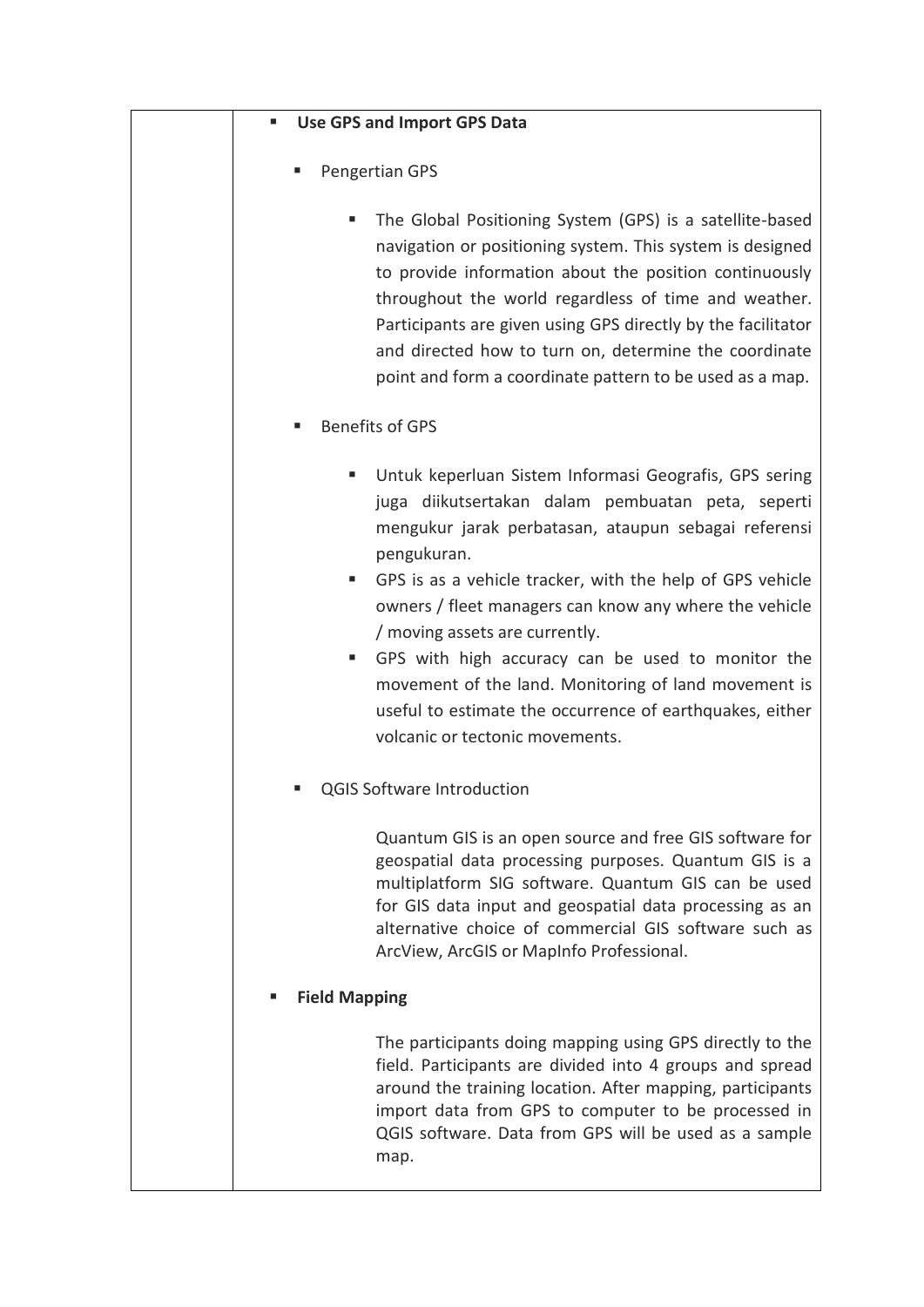| 3 <sup>rd</sup><br>Day,<br>September | ٠                              | <b>Discussing Follow Up Plan</b>                             |                                                  |                                                                 |                                                                             |                            |                                                                      |                          |  |  |
|--------------------------------------|--------------------------------|--------------------------------------------------------------|--------------------------------------------------|-----------------------------------------------------------------|-----------------------------------------------------------------------------|----------------------------|----------------------------------------------------------------------|--------------------------|--|--|
| 29, 2017                             | <b>Follow Up Plan</b>          |                                                              |                                                  |                                                                 |                                                                             |                            |                                                                      |                          |  |  |
|                                      | <b>Group I</b>                 |                                                              |                                                  |                                                                 |                                                                             |                            |                                                                      |                          |  |  |
|                                      | <b>No</b>                      | <b>Activity</b>                                              | <b>Goals</b>                                     | <b>Achievements</b>                                             | Team<br>Involvement                                                         | <b>Requirements</b>        | <b>Region</b>                                                        | <b>PIC</b>               |  |  |
|                                      | $\mathbf{1}$<br>$\overline{2}$ | <b>Availability of</b><br><b>Mapping</b><br>a Usable Map     | <b>Socialized</b><br><b>Social</b><br>Forestry   | Gemma,<br><b>Kompas</b>                                         |                                                                             | Langkat                    | Aji Surya                                                            |                          |  |  |
|                                      |                                |                                                              |                                                  | <b>Establishment</b><br>of<br><b>Community</b><br><b>Groups</b> | Usu,<br>Walhisu,<br>Hari dan<br><b>Pokmas</b>                               | <b>GPS and</b><br>Computer | Pakpak<br>Bharat,<br><b>Desa</b><br><b>Siempat</b><br><b>Rube IV</b> | <b>Tennang</b><br>Padang |  |  |
|                                      | <b>Griup 2</b>                 |                                                              |                                                  |                                                                 |                                                                             |                            |                                                                      |                          |  |  |
|                                      | <b>No</b>                      | <b>Activity</b>                                              | <b>Goals</b>                                     | <b>Achievements</b>                                             | <b>Team</b><br>Involvement                                                  | <b>Requirements</b>        | <b>Region</b>                                                        | <b>PIC</b>               |  |  |
|                                      | $\mathbf{1}$                   | <b>CSO</b><br>Capacity<br><b>Building</b><br><b>Training</b> | Improve<br><b>Mapping</b><br><b>Capabilities</b> | <b>Improved</b><br><b>CSO Mapping</b><br><b>Capabilities</b>    | Gemma,<br><b>Kompas</b><br>Usu,<br>Walhisu,<br>dan<br>Hari<br><b>Pokmas</b> | <b>Facilitator</b>         | Karo,<br>Langkat,<br><b>Pakpak</b><br><b>Bharat</b>                  | <b>WALHISU</b>           |  |  |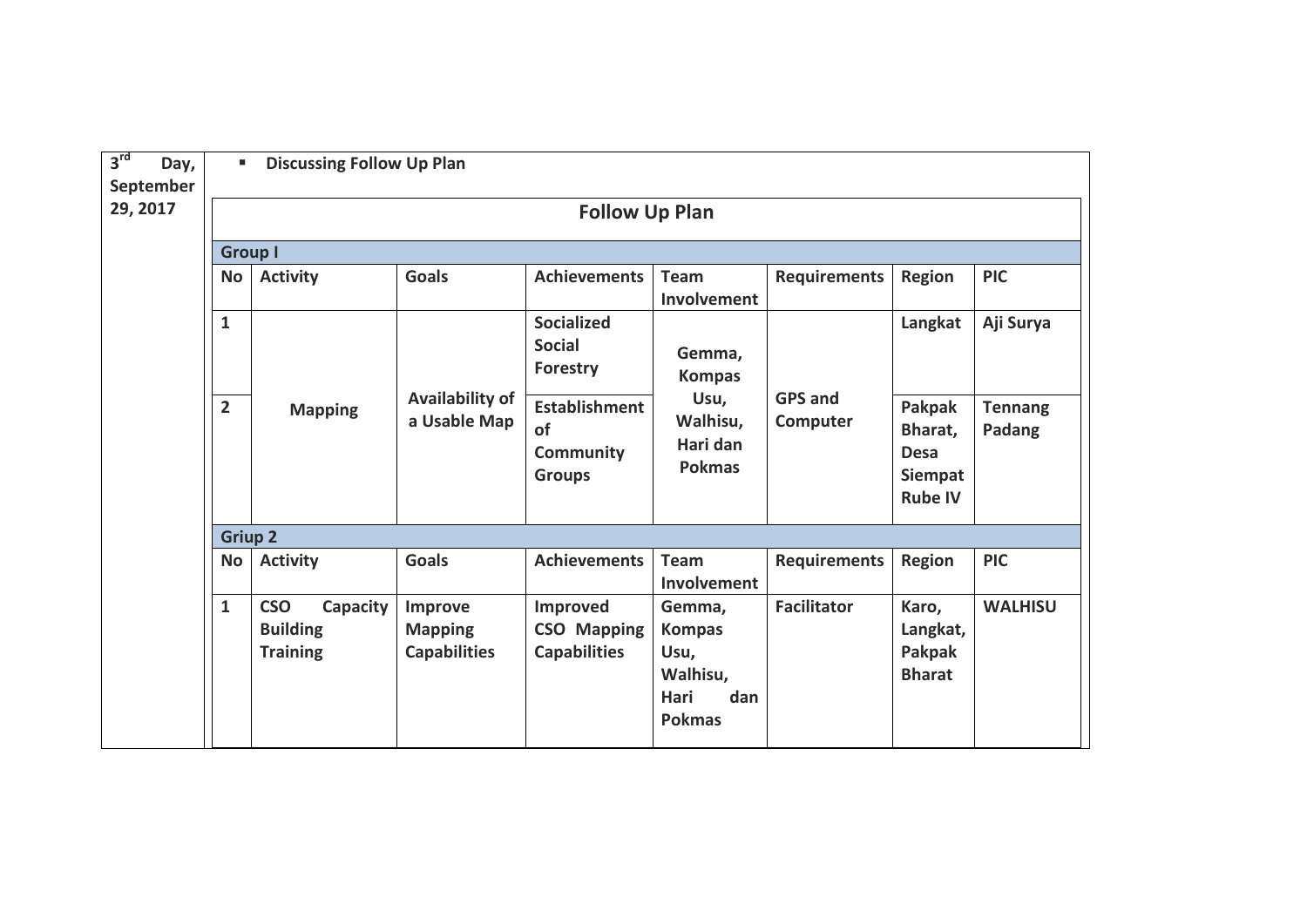| $\overline{2}$ | Capacity<br><b>Building</b><br><b>Training</b><br>to<br><b>Encourage</b><br>Government &<br><b>Multi</b><br><b>Stakeholder</b>                 | <b>Improve CSO's</b><br>ability<br>in<br><b>Assessment</b>                                                                                                                                                                    | <b>Ability</b><br>in<br><b>Assessment</b>                                                                                                      | Gemma,<br><b>Kompas</b><br>Usu,<br>Walhisu,<br>Hari<br>dan<br><b>Pokmas</b> | <b>Facilitator</b>                                                                                          | Karo,<br>Langkat,<br><b>Pakpak</b><br><b>Bharat</b> | <b>PALAPA</b>      |
|----------------|------------------------------------------------------------------------------------------------------------------------------------------------|-------------------------------------------------------------------------------------------------------------------------------------------------------------------------------------------------------------------------------|------------------------------------------------------------------------------------------------------------------------------------------------|-----------------------------------------------------------------------------|-------------------------------------------------------------------------------------------------------------|-----------------------------------------------------|--------------------|
| 3              | - Socialization<br><b>Mapping</b><br>in<br>each region<br>- Regional<br><b>Potential</b><br><b>Survey</b><br>- Participatory<br><b>Mapping</b> | Provides<br>knowledge of<br>mapping<br><b>Collecting</b><br>data<br>&<br>information<br>used<br>for<br>participatory<br>mapping<br>Making an<br>understanding<br>map between<br>the<br>community<br>related<br>and<br>parties | - Agreement<br>between<br>community<br>and<br>government<br><b>Potential</b><br>$\blacksquare$<br>data<br>inventory<br>-Providing<br>maps area | Gemma,<br><b>Kompas</b><br>Usu,<br>Walhisu,<br>Hari<br>dan<br><b>Pokmas</b> | Facilitator,<br>information<br>and<br>data<br>potential,<br>sertificaticate<br>from<br>mapping<br>institute | Karo,<br>Langkat,<br>Pakpak<br><b>Bharat</b>        | <b>Conditional</b> |
|                | <b>Kelompok 3</b>                                                                                                                              |                                                                                                                                                                                                                               |                                                                                                                                                |                                                                             |                                                                                                             |                                                     |                    |
| <b>No</b>      | <b>Activity</b>                                                                                                                                | <b>Goals</b>                                                                                                                                                                                                                  | <b>Achievements</b>                                                                                                                            | <b>Team</b><br>Involvement                                                  | <b>Requirements</b>                                                                                         | <b>Region</b>                                       | <b>PIC</b>         |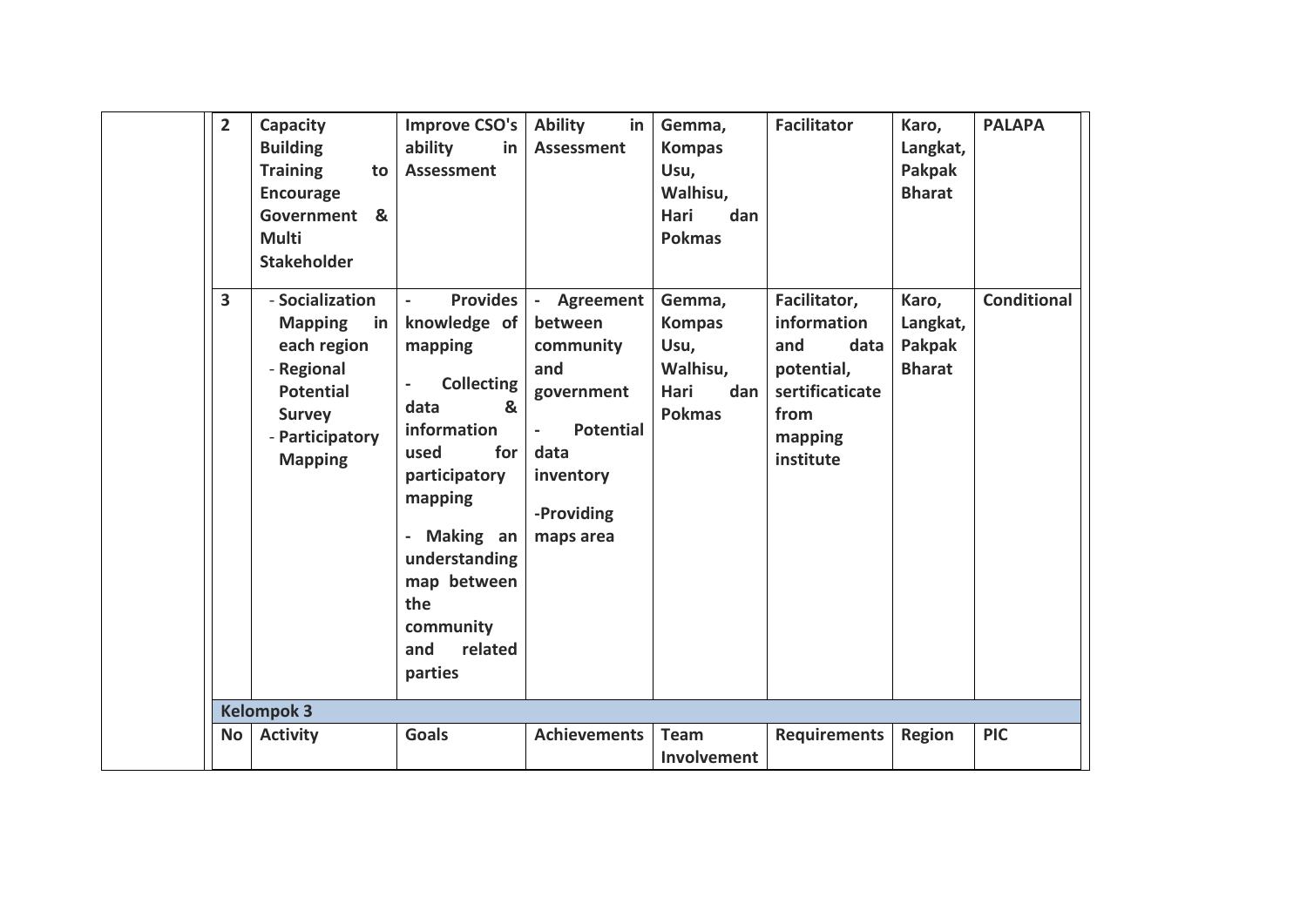| 1 | Participatory<br><b>Mapping</b> | <b>Mapping</b><br><b>Tourism</b><br><b>Potential</b>                                                                                                                                                                                                                                                                  | Availability of<br>accurate data<br>clear<br>and<br>information<br>about<br>the<br>division<br><b>of</b><br>community<br>areas that can<br>be<br>managed<br>tourist<br><b>as</b><br>attractions | SHI,<br>Walhisu,<br><b>Kompas</b><br>USU,<br>CDF,<br>Palapa | Facilitator,<br>information<br>data<br>and<br>potential,<br>sertificaticate<br>from<br>mapping<br>institute | <b>Karo</b> | Parental<br>USU,<br>JAMM,<br>Walhisu,<br>CDF, HaRI |
|---|---------------------------------|-----------------------------------------------------------------------------------------------------------------------------------------------------------------------------------------------------------------------------------------------------------------------------------------------------------------------|-------------------------------------------------------------------------------------------------------------------------------------------------------------------------------------------------|-------------------------------------------------------------|-------------------------------------------------------------------------------------------------------------|-------------|----------------------------------------------------|
|   | Recommendation<br>٠<br>п<br>ш   | Build Whatsapp communication media group for trainees<br>Planning regular meetings for Participatory Mapping facilitators to share information from the<br>Facilitator in the implementation of their respective regions.<br>Conduct Roadshow in order to accelerate the Participatory Mapping in participating areas |                                                                                                                                                                                                 |                                                             |                                                                                                             |             |                                                    |

## **D. Closing**

Whole of this training runs well, the facilitator ensures that the participants are able to understand each of the material sessions presented.

This Mapping Training is very useful for participants to be a facilitator according to the purpose of holding a mapping exercise, encouraging

each participant to do mapping in their respective areas.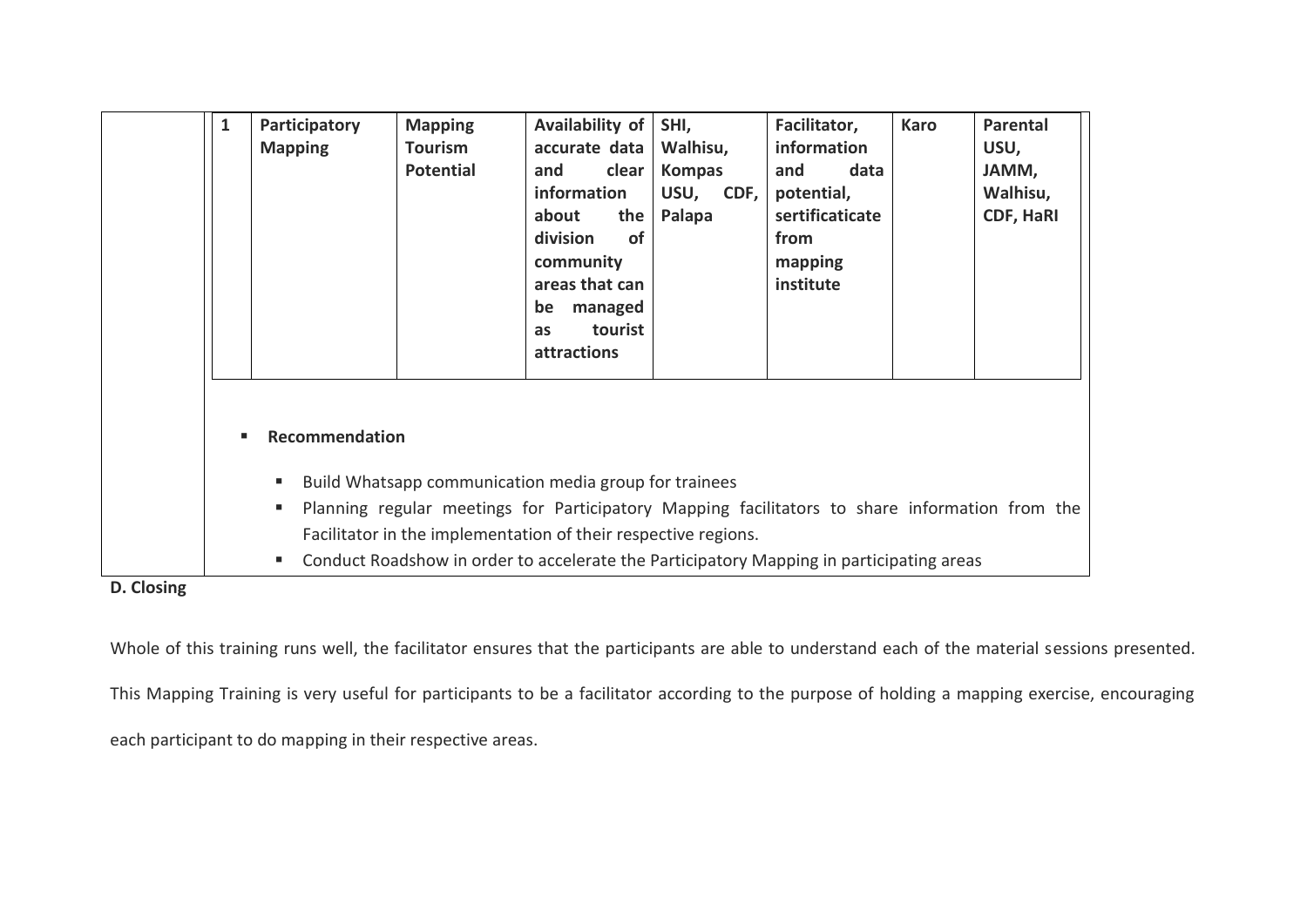## **Training Documentation**



**Foto 2. Keynote Speaker Session**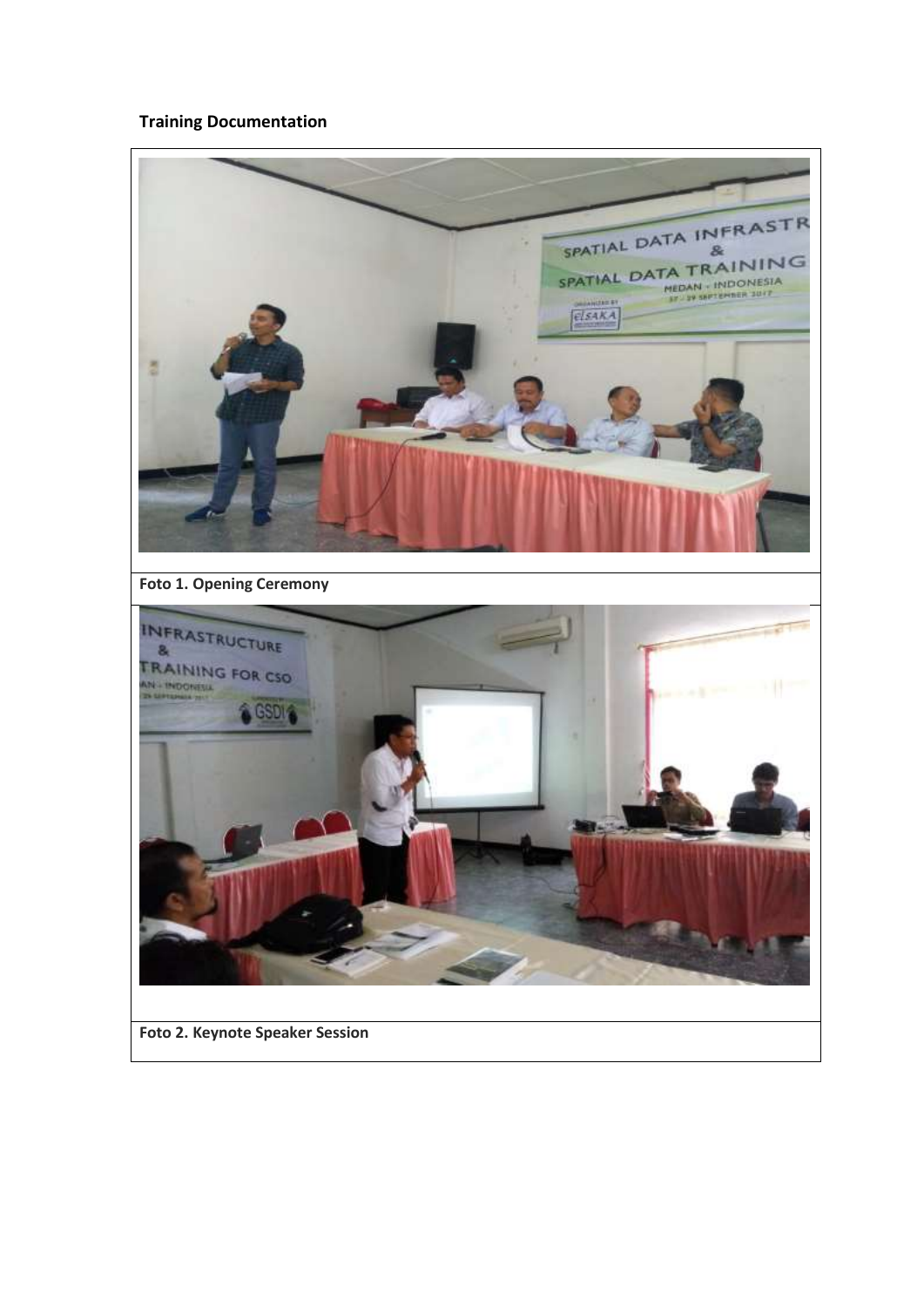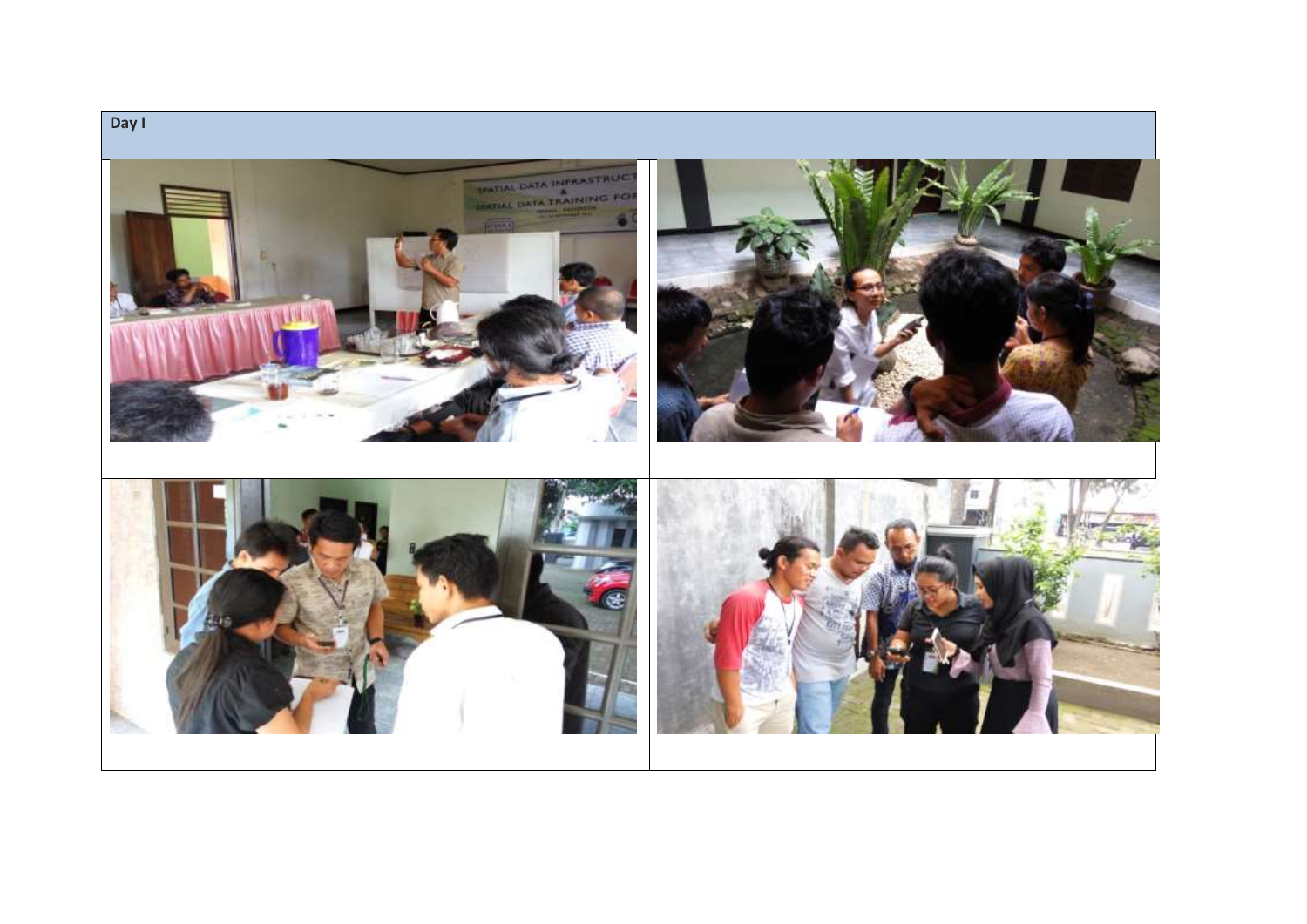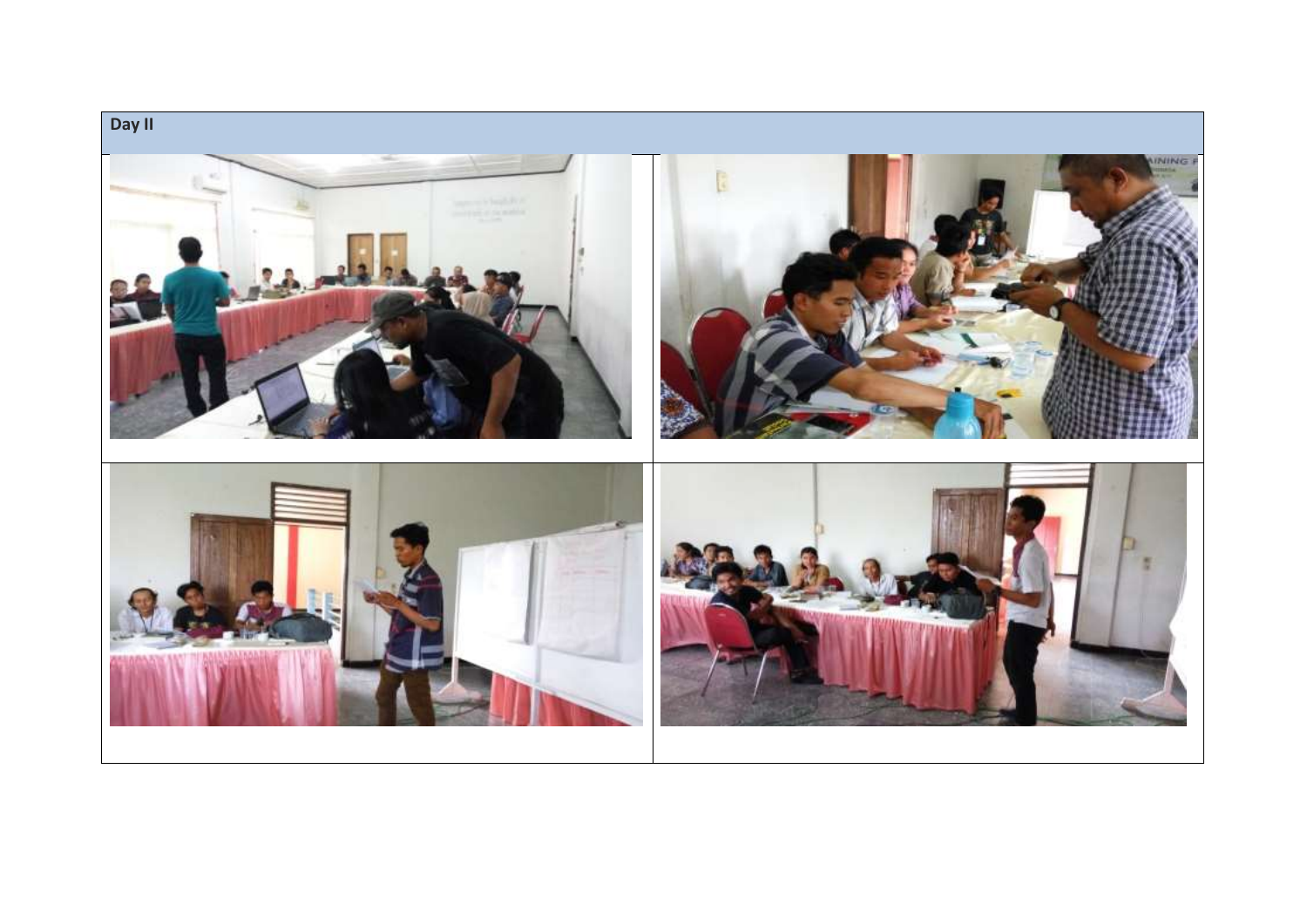